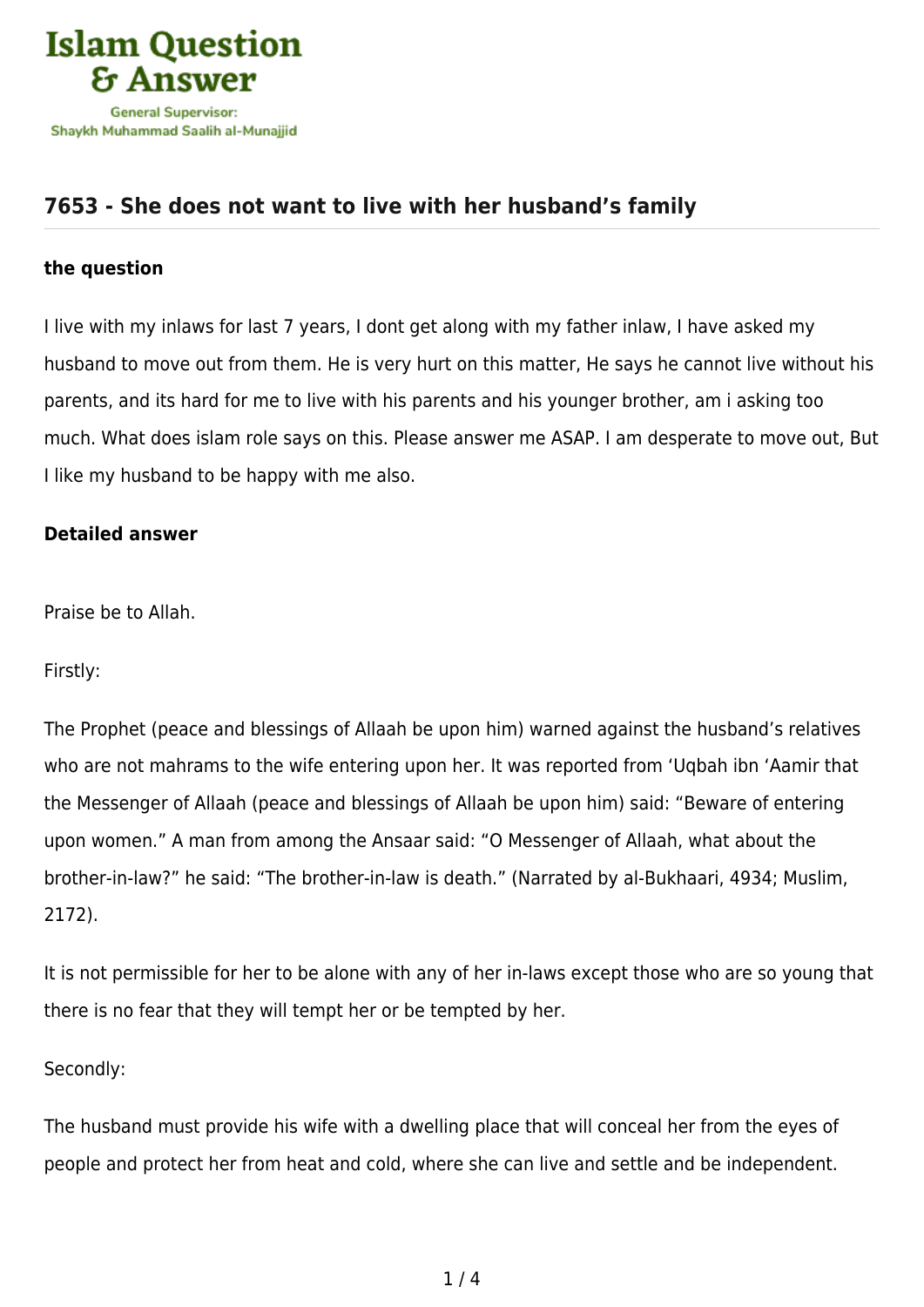

Whatever meets her needs is sufficient, such as a room in good condition with a kitchen and bathroom – unless the wife has stipulated larger accommodation in her marriage contract. He does not have the right to make her eat with any of her in-laws. The kind of accommodation provided must be commensurate with what the husband is able to provide and be suitable according to local custom ('urf) and the social level of the wife.

(a)Ibn Hazam (may Allaah have mercy on him) said:

He has to provide her with accommodation according to his means, because Allaah says (interpretation of the meaning):

"Lodge them (the divorced women) where you dwell, according to your means" [al-Talaaq 65:6]

(al-Muhallaa, 9/253).

(b)Ibn Qudaamah (may Allaah have mercy on him) said:

She (the wife) is entitled to accommodation because Allaah says (interpretation of the meaning):

"Lodge them …" [al-Talaaq 65:6]

If it is obligatory to provide lodgings for a divorced wife, then it is even more appropriate that lodgings should be provided for one who is still married. Allaah says (interpretation of the meaning):

"… and live with them honourably…" [al-Nisaa' 4:19]. Part of that means providing them with accommodation, because she cannot do without proper accommodation to conceal her from people's eyes and so that she may go about her business, relax and her keep her belongings in order.

(al-Mughni, 9/237)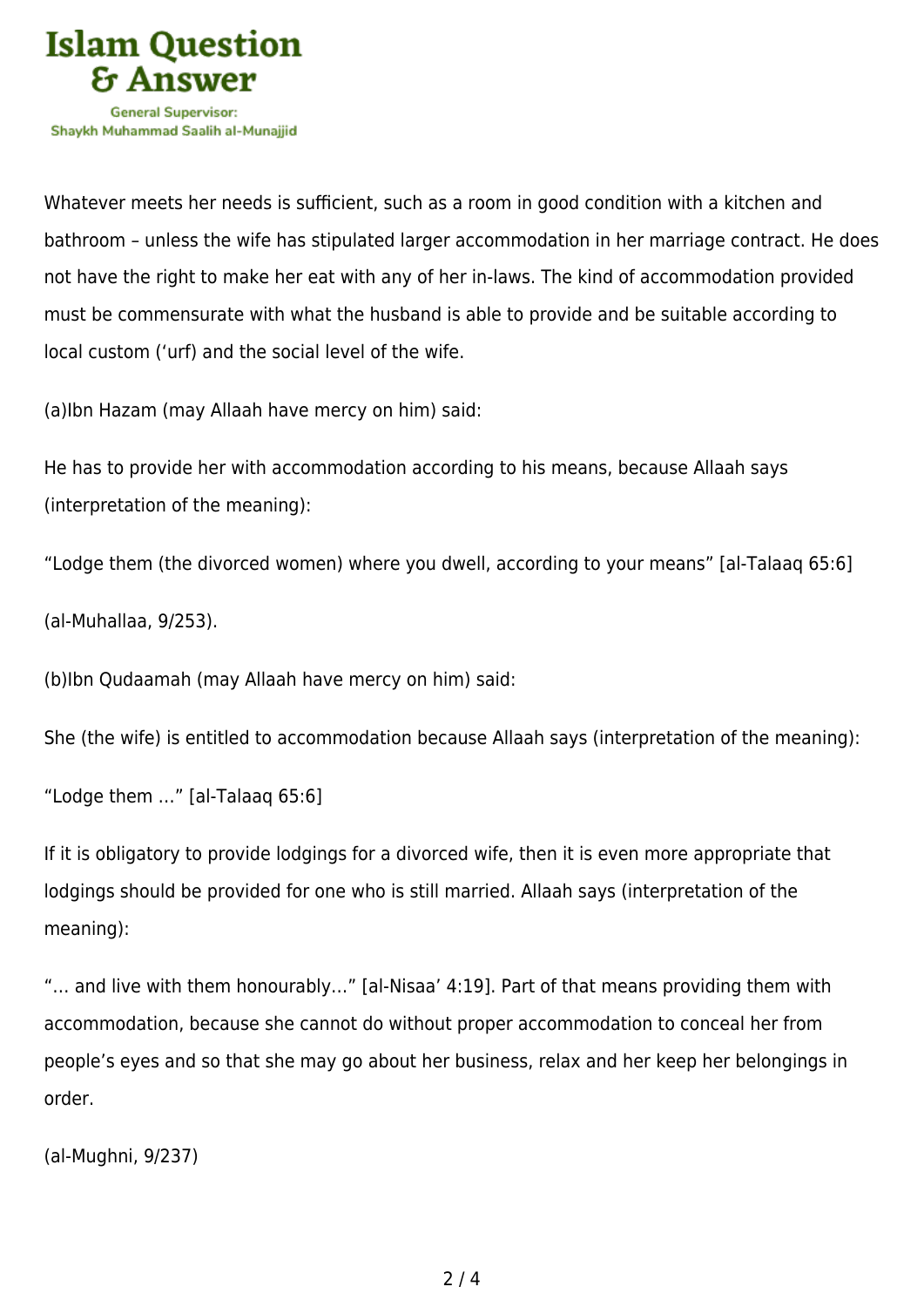

(c)Al-Kaasaani (may Allaah have mercy on him) said:

If a husband wants to make her live with a co-wife or her in-laws, such as his mother or sister or daughter from another marriage or anotherrelative, and she refuses to accept that, then he has to provide her with accommodation of her own… But if he lodges her in a room of the house that has a door of its own, this is sufficient for her and she should not ask him for alternative accommodation, because the harm caused by fear for her belongings and not being able to relax is no longer there. (Badaa'i' al-Sanaa'i', 4/23)

(d)Ibn Qudaamah also said:

A man does not have the right to make two wives live in the same dwelling without their consent, regardless of whether the house is large or small, because this will cause them harm due to the enmity and jealousy between them. Making them live together will cause conflict and each of them will be able to hear when the husband spends time with (has marital relations with) the other or she will see that. If they both agree (to live together in one house), this is permissible because they have the right to do to ask for independent accommodation, or they may choose to forgo this right. (al-Mughni, 8/137)

He did not mean that it is OK for the husband to have marital relations with one where the other can see and hear that; what he meant was that it is permissible for them to live in one house, where (the husband) can come to each of them on her night in a place in the house where the other cannot see her.

If he can give each wife a part of the house with a bedroom, bathroom and kitchen, this will be sufficient. Similarly, he could give each wife a separate house or apartment.

Al-Haskafi (may Allaah have mercy on him) – one of the Hanafis – said: Similarly, she is entitled to a place in the house that is free of his family and her family according to their means, as is the